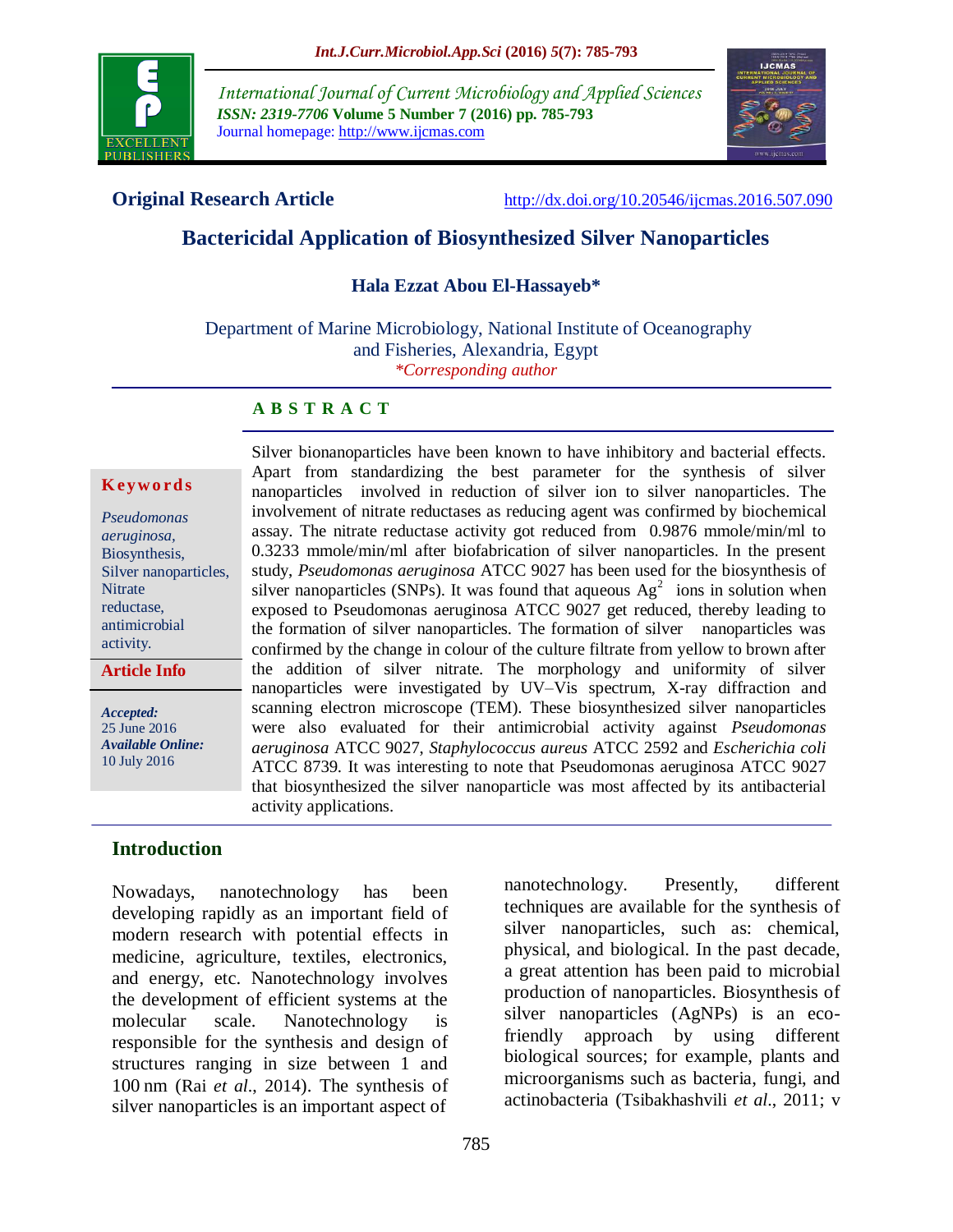*et al*., 2013; Gupta *et al*., 2014; Rai *et al*., 2015). Outbreak of the infectious diseases is caused by different pathogenic bacteria and the development of antibiotic resistance the pharmaceutical companies and the researchers are searching for new antibacterial agents. In the present scenario, nanoscale materials have emerged up as novel antimicrobial agents owing to their high surface area to volume ratio and the unique chemical and physical properties Nanotechnology refers broadly to a field of applied science and technology whose unifying theme is the control of matter on the atomic and molecular scale.

The metal microbe interactions have an important role in several biotechnological applications including the fields of bioremediation, biomineralization, bioleaching, and microbial corrosion (Bruins *et al*., 2000. Recently a few microorganisms have been explored as potential biofactories for synthesis of metallic nanoparticles such as cadmium sulfide, gold, and silver (Sastry *et al*., 2003; Tillmann, 2004; Ahmad *et al*., 2005; Shah *et al*., 2012).Research in nanotechnology provides reliable, ecofriendly processes for the synthesis of nanoscale materials. Inspiration from nature comes through magnetotactic bacteria synthesizing magnetite nanoparticles, diatoms synthesizing siliceous materials and S-layer bacteria producing gypsum and calcium carbonate layers. Marcetol (Duran *et al*., 2003) showed that silver nanoparticles (SNPs), like their bulk counterpart, are an effective antimicrobial agent against various pathogenic microorganisms.

The present work has focused on the development of an extracellular biosynthesis of SNPs using *Pseudomonas aeruginosa* and characterization of these nanoparticles have been carried out by UV-Vis Spectroscopy, XRD and TEM techniques. Moreover, *in vitro* antimicrobial activity of AgNPs

synthesized from *Pseudomonas aeruginosa*  was evaluated against *Pseudomonas aeruginosa* ATCC 9027, *Staphylococcus aureus* ATCC 2592 and *Escherichia coli* ATCC 8739.

# **Materials and Methods**

## **Culturing the microbe**

The bacterium *Pseudomonas aeruginosa*  ATCC 9027 (Saitou *et al*., 1987) was obtained from Marine Microbiology department, National Institute of oceanography and fisheries, Alexandria, Egypt (NIOF). A loopful of *Pseudomonas aeruginosa* culture was inoculated in 250ml conical flask containing 100ml sterile Nutrient Broth. The inoculated medium was incubated at  $37^0$ C in a rotary shaker at 120 rpm for 24 hours. After 24 hours, the culture was centrifuged to separate bacterial cells. Centrifugation was done at 5000 rpm for 10 minutes. Supernatant and pellet were separated. The supernatant obtained after centrifugation was used for nanoparticles synthesis.

# **Synthesis of Nanoparticles**

Nutrient broth was prepared, sterilized and incubated with a fresh growth of test strain *Pseudomonas aeruginosa* ATCC 9027. The cultured flasks at 150 rpm. After the incubation period, the culture was centrifuged at 12,000 rpm for10 min and the supernatant was used for the synthesis of silver nanoparticles (AgNPs). The supernatant of *Pseudomonas aeruginosa*  ATCC 9027 culture was separately added to the reaction vessels containing silver nitrate at a concentration of 0.1 g/L.

The reaction between these supernatant and silver ions was carried out in bright conditions for 72 h. The bioreduction of the silver ions in the solution was monitored by sampling the aqueous solution (2 mL) and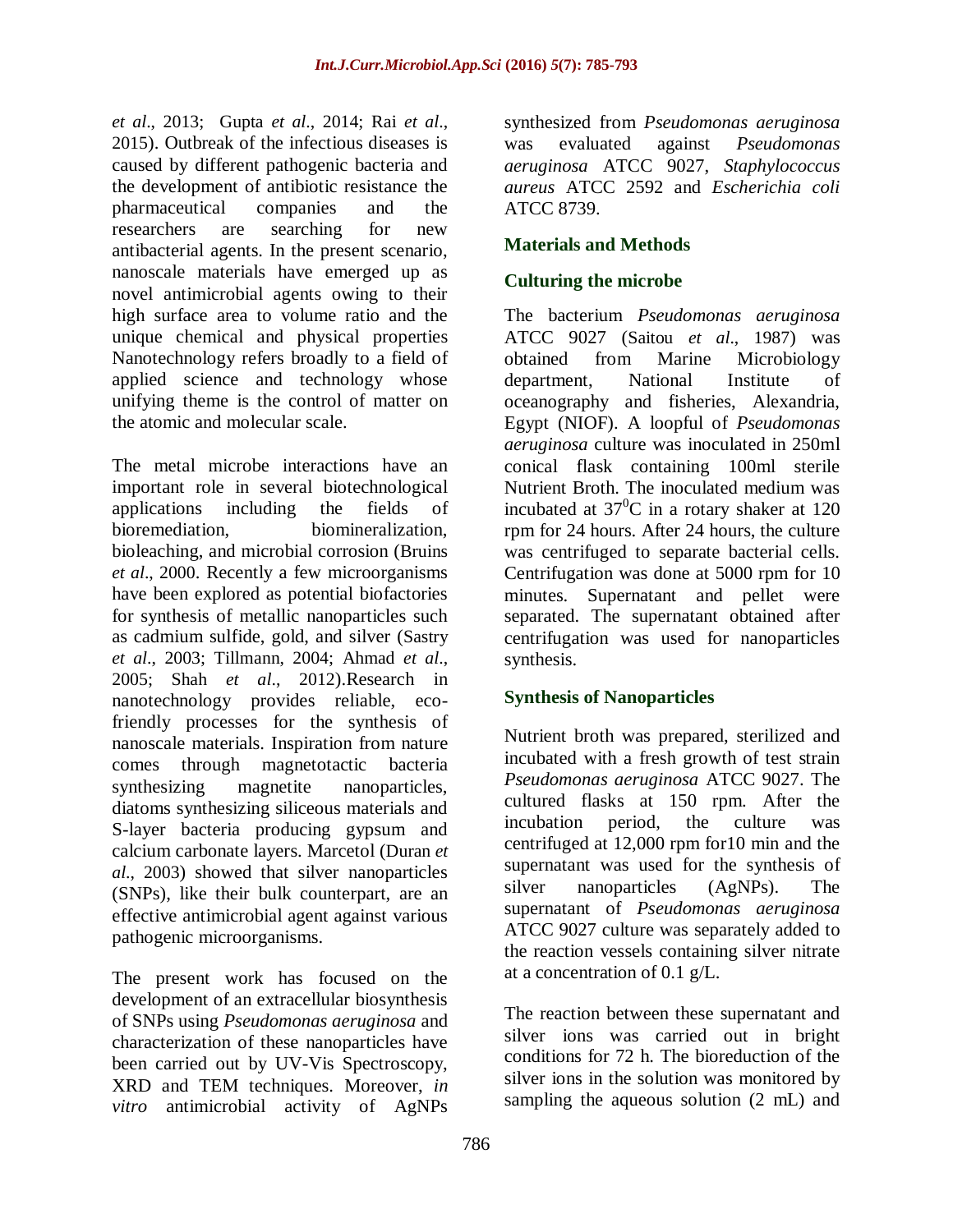measuring the absorption spectrum of the solution using (Beckman-Du-50) UV-Visible spectrophoto-meter at a resolution of 1 nm.

#### **Characterization of silver nanoparticles (AgNPs)**

## **Visual detection**

After 4 h of incubation, the preliminary detection of silver nanoparticles was carried out by visual observation of colour change from yellow to brown. The change in colour clearly indicates the formation of AgNPs.

## **UV-Vis Measurements**

The optical density of these nanoparticles suspended in distilled water was measured by UV-Visible spectrophotometer (Systronics 2202 double beam model) from wavelengths 200-700nm.. The SPR peaks were assessed for size and distribution of Silver nanoparticles.

## **Transmission Electron Microscopic, TEM Examination of the Nanoparticle**

A scanning electron microscope (HRTEM) was used to record the micrograph images of synthesized silver nanoparticles.

# **XRD Measurements**

The formation and quality of nanoparticles were checked by XRD technique. X-ray Diffraction (XRD) measurements of dropcoated films of synthesized nanoparticles on glass substrate were recorded in a wide range of Bragg angles 2θ at a scanning rate of 20min-1, carried out on a Philips PW 1830 instrument that was operated at a voltage of 40 kV and a current of 30 mA with Cu Kα radiation ( $\lambda$ =1.5405 Å).

# **Elimination of untreated Ag<sup>+</sup> ions**

To eliminate the unreacted  $Ag<sup>+</sup>$  from the nanoparticle suspension, the reaction sample was treated with 1% NaCl solution. The precipitate of AgC l was removed by centrifugation at 4,500*g* for 15 min followed by filtration with Whatman filter paper No. 1. Then the AgNPs were centrifuged at 11,000*g* for 30 min and dried at 50 °C. The dried powder of AgNPs was used for antibacterial activity  $(200 \mu g \text{ ml}^{-1})$  and minimum inhibitory concentration (MIC) in a concentration range of  $5-200 \mu g \text{ m}^{-1}$  after dissolving in deionized water.

## **Nitrate Reductase Assay**

For extraction of Nitrate Reductase from *Pseudomonas aeruginosa*, the supernatant obtained from the above procedure was homogenized with Tris-HCl buffer (pH 8.0) and then centrifuged at 2000 rpm for 15 min. The supernatant was used as enzyme source. Nitrate Reductase activity was measured by Vega and Cardenas method. The standard graph was calibrated using 50 μM working standard of Sodium nitrite. To 0.1 ml supernatant known amount of 0.1 M  $KNO<sub>3</sub>$  was added and incubated for 24 hours. Then 1ml of diazo coupling reagent (1% Sulphanilamide in 3 ml HCl and 0.02% N-(1-naphthyl) ethylenediamine hydrochloride) was added to 3 ml reaction mixture and diluted 10 folds to detect the remaining  $NO<sub>2</sub>$ . After 30 min of incubation in dark at  $37^{\circ}$ C for development of color; O.D. was recorded at 540 nm. The result was calculated against the standard graph of nitrite.

### **Determination of antimicrobial activity by well-diffusion method**

The SNPs synthesized from *Pseudomonas aeruginosa* ATCC 9027 were tested for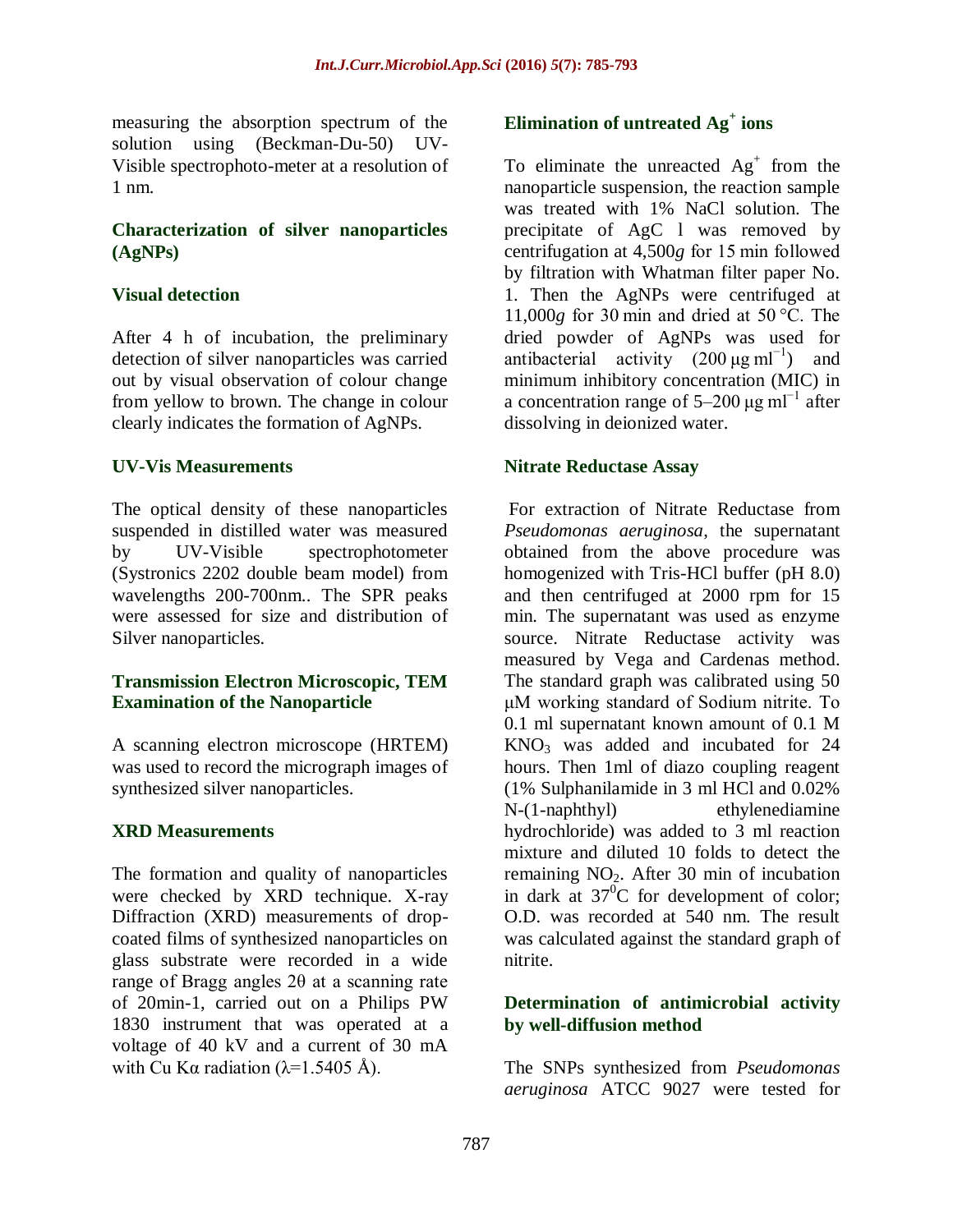antimicrobial activity by well-diffusion method against pathogenic organisms such as *Escherichia coli* ATCC 8739, *Staphylococcus aureus* ATCC 2592 and *Pseudomonas aeruginosa* ATCC 9027. The pure cultures of organisms were subcultured on Nutrient broth at 37°C on a rotary shaker at 200 rpm. Wells of 6-mm diameter were made on Nutrient agar plates using gel puncture. Each strain was swabbed uniformly onto the individual plates using sterile cotton swabs. Using a micropipette, 20  $\mu$ L (0.002 mg) of the sample of nanoparticles solution was poured onto each of two wells and the third one as a control on all plates. After incubation at 37°C for 18 hours, the different levels of zone of inhibition were measured.

#### **Results and Discussion**

## **Characterization of Synthesized Silver Nanoparticles (AgNPs)**

In the present study, the biosynthesis of silver nanoparticles by *Pseudomonas aeruginosa* ATCC 9027 was studied. Visual observations showed a change of colour in silver nitrate solution from yellow to brown( Fig. 1), whereas no colour change was observed in the culture supernatant without silver nitrate or in media with silver nitrate alone. The appearance of of yellowish brown colour in silver nitrate treated culture supernatant suggested the formation of silver nanoparticles (Sastry *et al*., 2003; Vighneshwaan *et al*., 2000; Konish *et al*., 2004).

The synthesized AgNPs were characterized by UV-Vis spectroscopy (Tillmann *et al*., 2004). In the UV-Vis absorption spectrum, the absorbance scan taken by UV-VIS spectrophotometer showed a sharp plasmon peak at  $\sim$  435 nm confirming the presence of silver (Figure 2). Observation of this peak, assigned to a surface Plasmon, is well

documented for various metal nanoparticles with sizes ranging from 2-100 nm.

X- ray diffraction (XRD) was carried out to confirm the crystalline nature of the particles and the XRD pattern obtained is shown in Figure 3. A comparison of the XRD data with the standard (joint committee in powder diffraction standards file no:040783)confirmed that the particles formed in our experiments were silver nanocrystals which can be depicted by the peaks at 2θ values of 38.45 ,44.48,64,69 and 77.62 corresponding to (111), (200), (220), and (311) planes for silver respectively. This XRD pattern confirms the crystallinity of SNPs. The mean particle diameters of SNP were calculated from the XRD data which can be derived by Debye Scherrer equation.

 $D = K \lambda / \beta / 2 \cos \theta$ 

This equation exploits the reference peak width at angle  $\theta$ , where  $\lambda$  is the x-ray wavelength (1.5418),  $\beta \frac{1}{2}$  is the width of the XRD peak at half height and K is the shape factor. The calculated average particle size of SNP was 20-50 nm which can also be confirmed by TEM results.

Transmission electron microscopy (TEM) images of nanoparticles that were synthesized by *Pseudomonas aeruginosa*  indicated that the nanoparticles were in the size range of 10 to 20nm (Figure 4) which is in close agreement with the particle size calculated from the XRD profile.

# **Nitrate Reductase Assay**

Studies have indicated that NADH and NADH-dependent nitrate reductase enzyme are important factors in the biosynthesis of metal nanoparticles. *Pseudomonas aeruginosa* is known to secrete the cofactor NADH and NADH-dependent enzymes,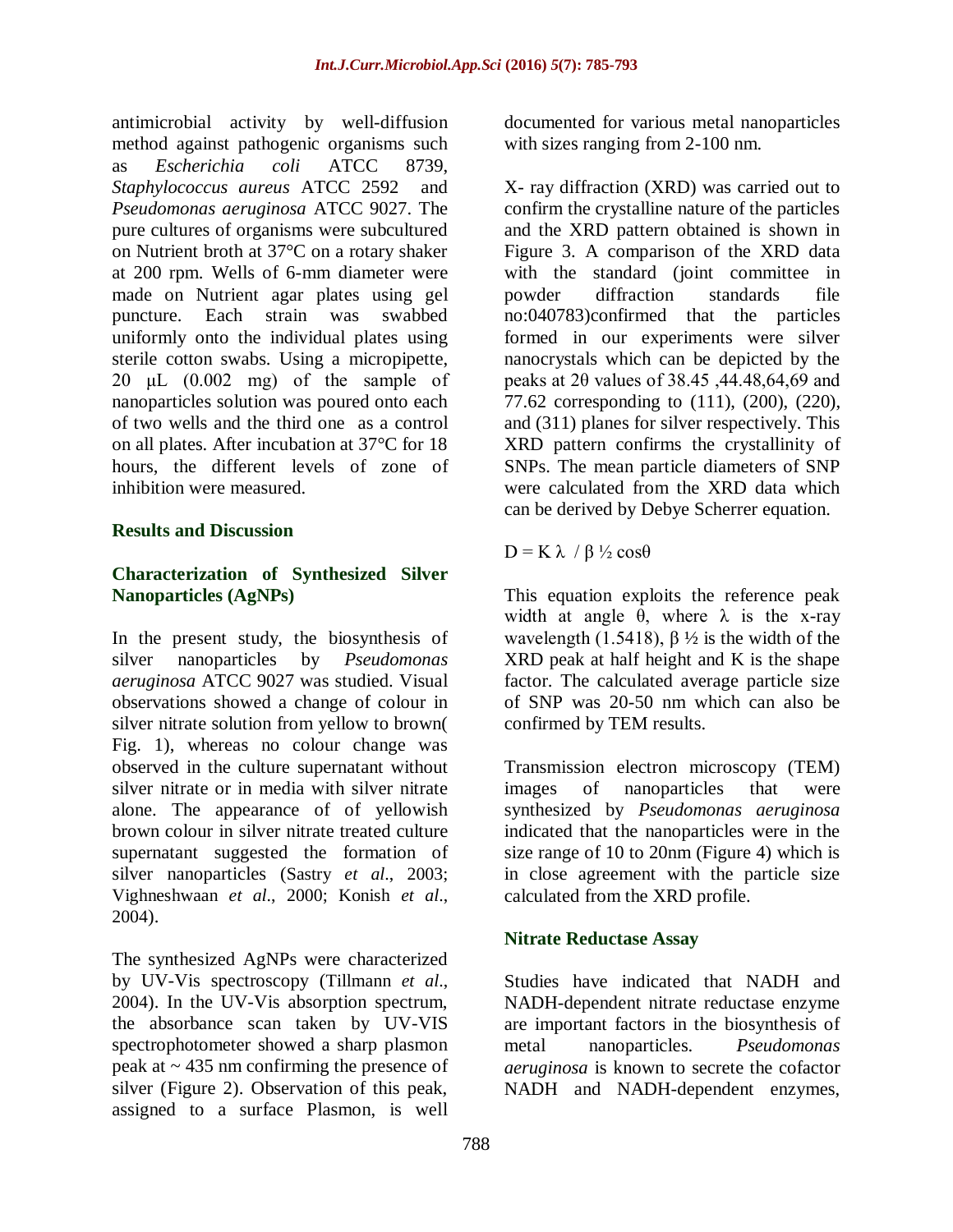especially nitrate reductase, which may be acting as a scaffold or nucleating agent and might be responsible for the bioreduction of  $Ag+$  to  $Ag^0$  and the subsequent formation of Silver nanoparticles. The same enzyme later then acts as a capping agent, thus ensuring complete formation of thermodynamically stable nanostructures. The molecular activity of nitrate reductase in the bacterial exudates of *P.aeruginosa* was found to be 0.9876 mmole/min/ml; which got reduced to 0.6546 mmole/min/ml when it was subjected to  $100^{\circ}$ C (Fig 5). After the formation of silver nanoparticles the nitrate reductase activity was again assayed in the reactant mixture which showed a substantial decrease with 0.3233μmole/min/ml in the solutions (bacterial exudates) having Silver nanoparticles as compared to nitrate reductase activity in bacterial exudates without silver nanoparticles. This result

confirms the involvement of nitrate reductase in the reduction of silver ion to silver nano particles. The fact that which capping proteins are involved in stabilizing the particle is yet to be explored.

### **Anti-microbial assay**

The antibiotic activity of SNPs was investigated against various pathogenic organisms such as *Escherichia coli*, *Staphylococcus aureus* and *Pseudomonas aeruginosa* using well-diffusion method (Fig 6). The mean of three replicates of the diameter of inhibition zones (in millimeters) around each well with SNPs solution is represented in (Table1). The highest antimicrobial activity was observed against *Pseudomonas aeruginosa* followed by *Staphylococcus aureus* and *Escherichia coli*.

**Table.1** Zone of inhibition of SNPs against various pathogenic bacteria Pathogenic bacteria Diameter of Zone of inhibition (mean of 4 replicates)

| Pathogenic bacteria    | Diameters of zone of inhibition (mean of 3 replicates) |
|------------------------|--------------------------------------------------------|
| Pseudomonas aeruginosa | 24 <sub>mm</sub>                                       |
| Staphylococcus aureus  | 18mm                                                   |
| Escherichia coli       | l 5mm                                                  |

**Fig.1** Conical flasks containing *Pseudomonas aeruginosa* culture supernatant in aqueous AgNO3 solution: (A) At the beginning of reaction showing no colour change;  $\&(B)$  After 72 h of reaction showing brown colour.

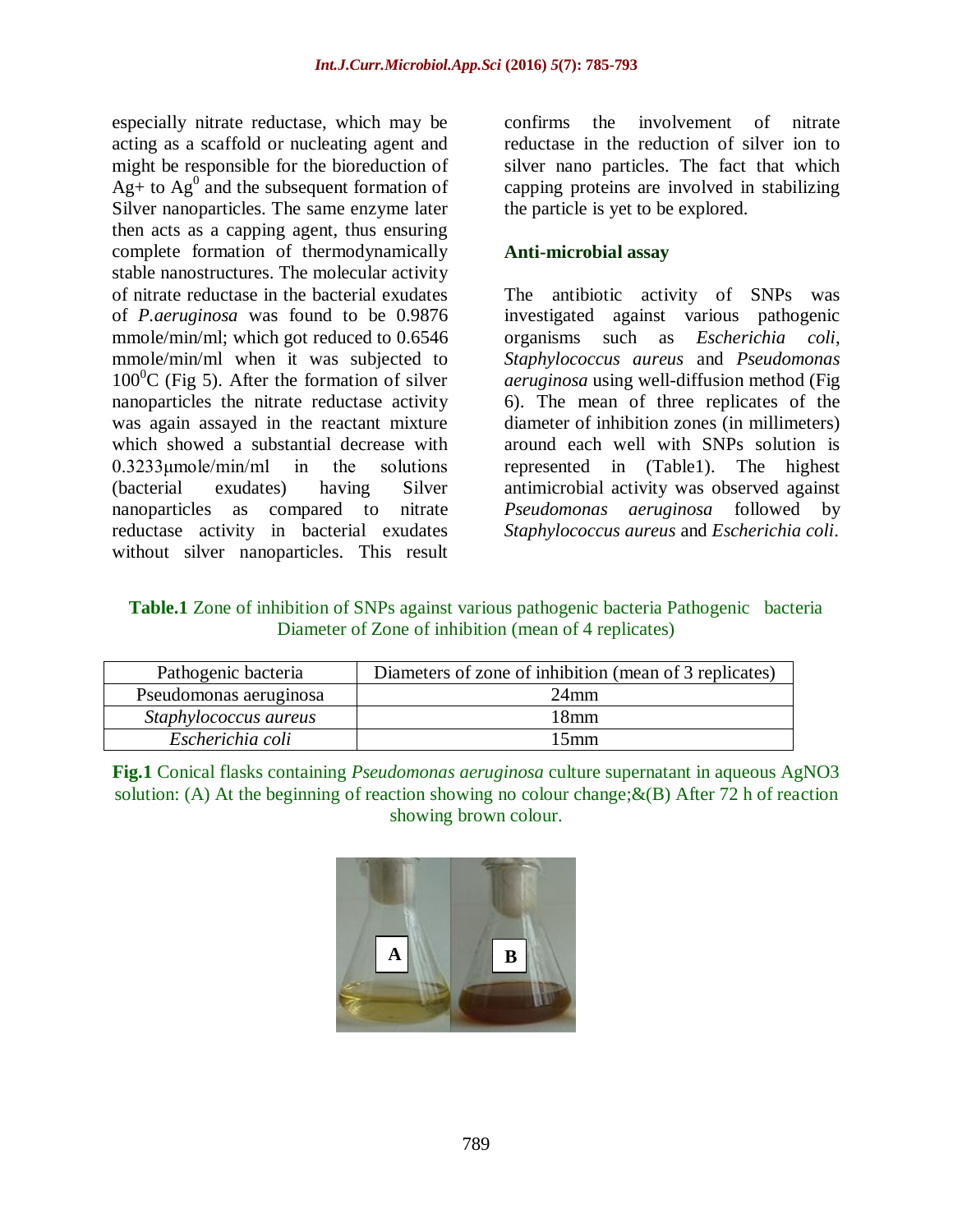

**Fig.3** XRD pattern of silver nano particles synthesized using bacterial exudates of *Pseudomonas aeruginosa*



**Fig.4** TEM image of Silver nanoparticles synthesized using *Pseudomonas aeruginosa*



**Fig.5** Nitrate reductase activity of *Pseudomonas aeruginosa* exudates, Boiled bacterial exudates and silver nanoparticles respectively in μmoles/min/ml

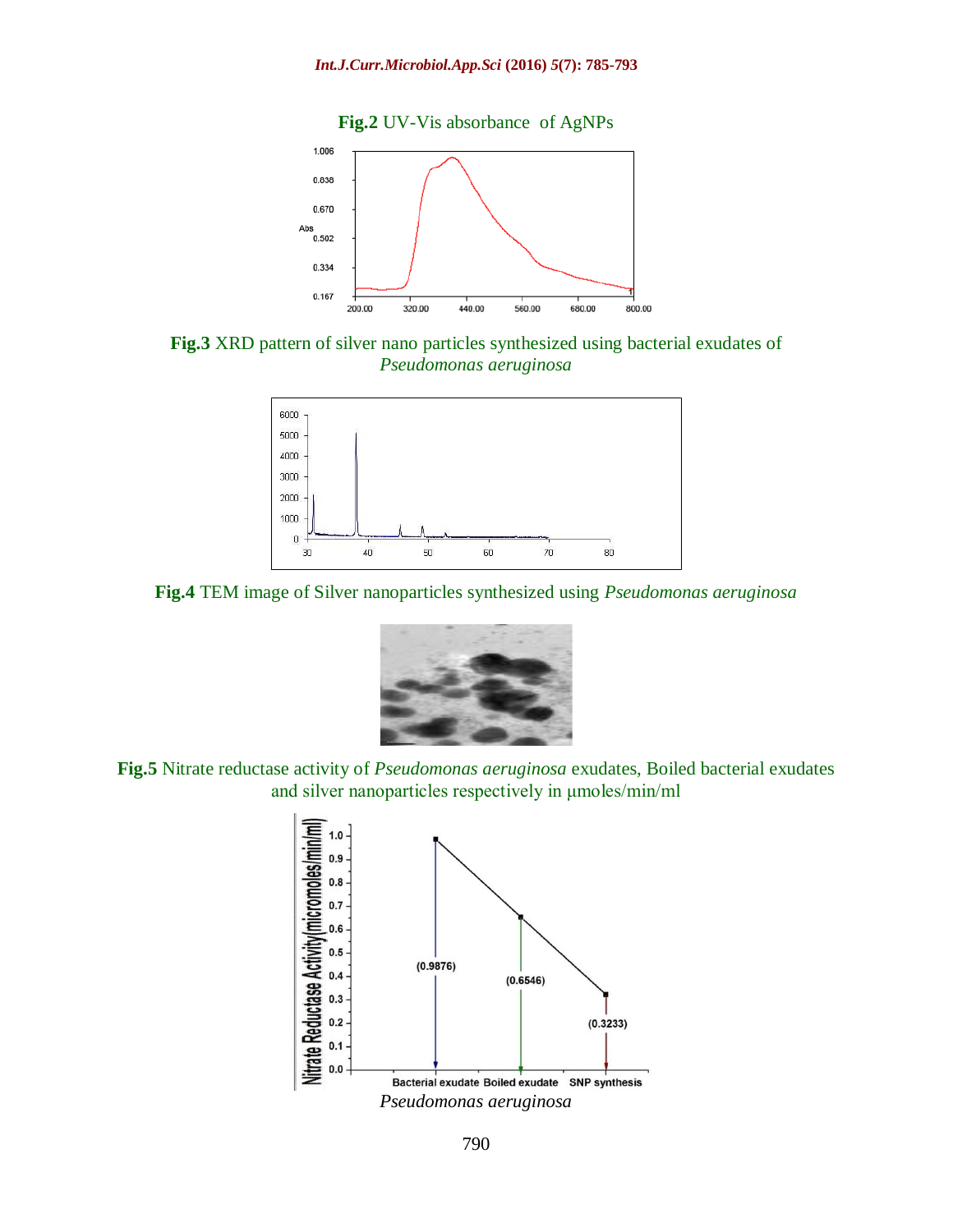**Fig.6** Antimicrobial activity of silver nanoparticles against various pathogenic bacterial strains. (a)*Pseudomonas aeruginosa* (b)*Staphylococcus aureus* & (c) *Escherichia coli* shown by welldiffusion method.



In the present study, biosynthesis of AgNPs by *Pseudomonas aeruginosa* was observed by the colour change of culture filtrate from yellow to brown, after addition of 1 mM solution of silver nitrate. The change in colour clearly indicated that there was formation of AgNPs in the reaction mixture (Shanmugaiah *et al*., 2015). The UV-Vis spectrophotometer analysis revealed that the absorbance peaks at  $\sim$  435 nm, which are very specific for the synthesis of AgNPs. The XRD pattern thus obtained clearly shows (111), (200), (220), and (311) planes, and exhibit that the synthesized AgNPs by the *Pseudomonas aeruginosa* were crystalline in nature (Konish *et al*., 2004).

The results of TEM analysis clearly showed that bacteria have the potential to form smaller size particles with higher surface area. (Sukanya *et al*., 2013; Manivasagan *et al*., 2013; Birla *et al*., 2009). Antibacterial activity of biogenically synthesized AgNPs was evaluated against various pathogenic organisms such as *Escherichia coli*, *Staphylococcus aureus* and *Pseudomonas aeruginosa* using well-diffusion method. The AgNPs synthesized from *Pseudomonas aeruginosa* strain showed the highest antibacterial activity against *Pseudomonas aeruginosa* followed by *Staphylococcus aureus* and *Escherichia coli* (Birla *et al*., 2009). The thrust to develop eco-friendly

procedures for the production of nanoparticles arises from the extremely recent nanotechnology research. Extracellular biosynthesis of silver nanoparticles was achieved by an easy biological procedure using *Pseudomonas aeruginosa* as the reducing agent. The method exploits a cheap and easily available biomaterial not explored so far for the synthesis of metallic nanoparticles.

In conclusion, biological synthesis of metal nanoparticles using bacteria is a reliable and with ecofriendly protocol Bacteria. The mechanism of synthesis of metal nanoparticles by microbes is not clearly explored. *Pseudomonas aeruginosa* was capable of producing silver nanoparticles extracellularly and were quite stable in the solution .Applications of such eco-friendly nanoparticles in bactericidal applications, makes this method potentially exciting for the large-scale synthesis of other nanomaterials.

### **Acknowledgement**

Sincerely thanks to Marine Microbiology Lab at the National Institute of Oceanography and Fisheries, Alexandria, Egypt (NIOF). The author thanks his respective managements for encouragement, facilities and support.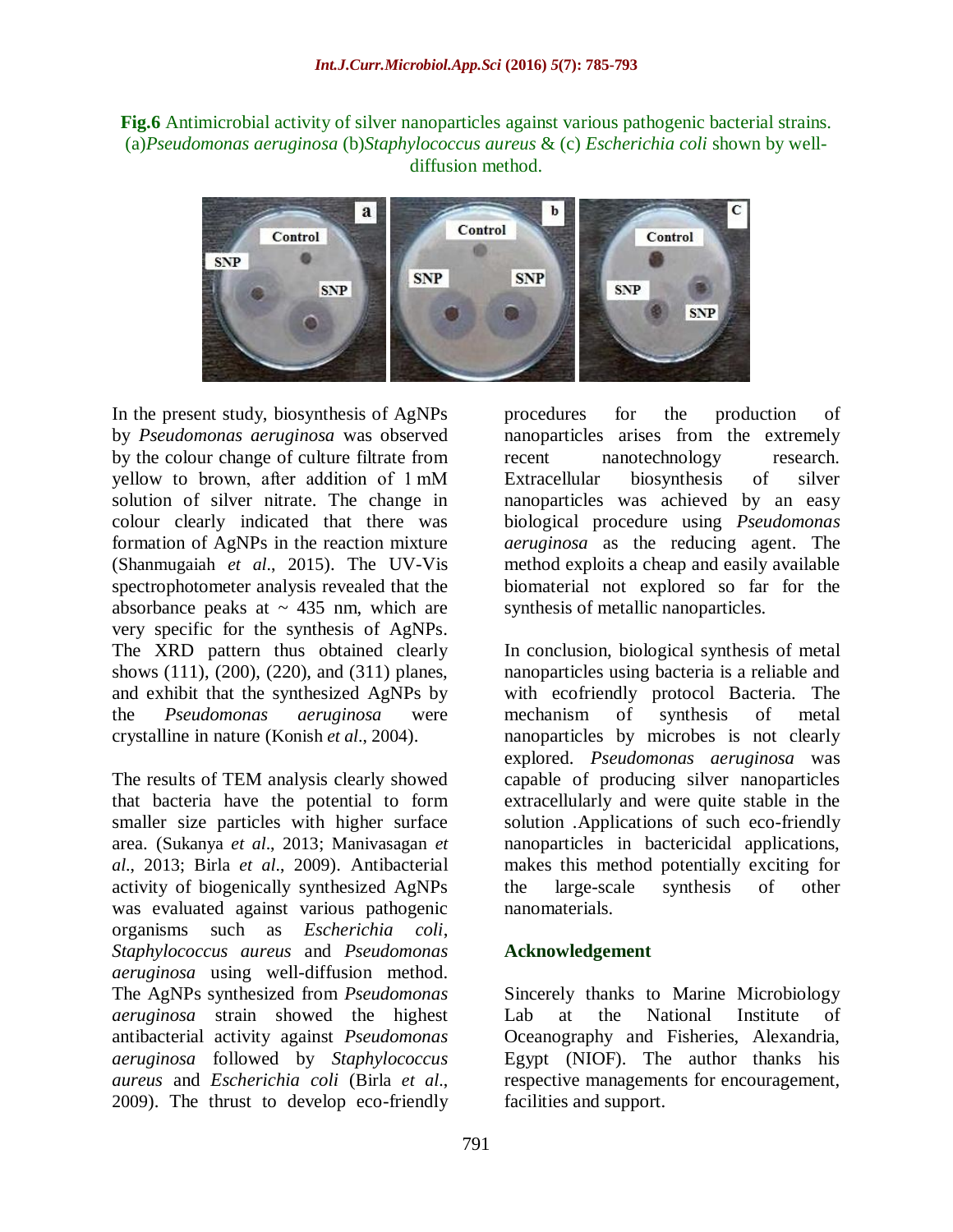#### **References**

- Ahmad, A., S. Senapati, M.I .Khan, R. Kumar, M. Sastry 2005. *J. Biomed. Nanotechnol.,* 1: 47.
- Beveridge, T.J., M.N. Hughes, H. Lee, K.T. Leung, R.K., Poole, I. Savvaidis,*et al*, *Adv. Microb. Physiol.,* 38: 177.
- Birla, S.S., Tiwari, V.V., Gade, A.K., Ingle, A.P., *et al*. 2009. Fabrication of silver nanoparticles by Phoma glomerata and its combined effect against *Escherichia coli*, *Pseudomonas aeruginosa* and *Staphylococcus aureus*. *Lett. Appl. Microbiol.,* 48: 173–179.
- Bruins, R.M., S. Kapil, S.W. Oehme, *Ecotoxicol. Environ. Saf.,* 45: 198.
- Duran, N., G.I.H. De Souza, O.L. Alves, E. Esposito, P.D. Marcato, *J. Nanotechnol.,* 122.
- Gupta, A., Bonde, S.R., Gaikwad, S., Ingle, A., *et al*. 2014. Lawsonia inermismediated synthesis of silver nanoparticles: activity against human pathogenic fungi and bacteria with special reference to formulation of an antimicrobial nanogel. *IET Nanobiotechnol.*, 8: 172–178.
- Karthik, L., Kumar, G., Vishnu Kirthi, A., Rahuman A.A., *et al*. 2014. Streptomyces sp. LK3 mediated synthesis of silver nanoparticles and its biomedical application. *Bioprocess Biosyst. Eng.,* 37: 261–267.
- Konish, Y., Deshmukh, N., Tsukiyama, T., Saitoh, N. 2004. Microbial preparation of gold Nanoparticles by anaerobic bacterium. *Trans. Mater. Res. Soc. Jpn.*  29: 2341-2343.
- Manivasagan, P., Venkatesan, J., Senthilkumar, K., Sivakumar, K., *et al*., 2013. Biosynthesis, antimicrobial and cytotoxic effect of silver nanoparticles using a novel Nocardiopsis sp. MBRC-*1. BioMed. Res. Int.,* 1–9.
- Mewada, A., G. Oza, S. Pandey, Madhuri Sharon 2012. *J. Microbiol. Biotechnlol. Res., 2*(3)in press.
- Priyaragini, S., Sathishkumar, S.R., Bhaskararao, K.V., 2013. Biosynthesis of silver nanoparticles using actinobacteria and evaluating its antimicrobial and cytotoxicity activity. *Int. J. Pharm. Sci.,* 5: 709–712.
- Rai, M., Birla, S., Ingle, A.P., Gupta, I., *et al*., 2014. Nanosilver: an inorganic nanoparticle with myriad potential applications. *Nanotechnol. Rev.,* 3: 281– 309.
- Rai, M., Ingle, A.P., Gade, A.K., Duarte, M.C.T., *et al*., 2015. Three Phoma spp. synthesised novel silver nanoparticles that possess excellent antimicrobial efficacy. *IET Nanobiotechnol.,* 9: 280– 287.
- Saitou, N., Nei, M. 1987. The neighborjoining method: a new method for constructing phylogenetic trees. *Mol. Biol. Evol.,* 4: 4064–4025.
- Sastry, M,. Ahmad, A., Khan, M.I. & Kumar, R. 2003. Biosynthesis of metal nanoparticles using fungi and actinomycetes, *Curr. Sci.*, 85: 162-170.
- Sastry, M., A. Ahmad, M.I. Khan, R. Kumar *Curr. Sci*., 85: 162.
- Shah, R., G. Oza, S. Pandey, Madhuri Sharon. *J. Microbiol. Biotechn. Res.,* 2(3)in press.
- Shanmugaiah, V., Harikrishnan, H., Al-Harbi, N.S., Shine, K., *et al*., 2015. Facile synthesis of silver nanoparticles using Streptomyces sp.VSMGT1014 and their antimicrobial efficiency. *Dig. J. Nanomater. Bios.,* 10: 179–187.
- Sukanya, M.K., Saju, K.A., Praseetha, P.K., Sakthivel, G., 2013. Therapeutic potential of biologically reduced silver nanoparticles from actinomycete cultures. *J. Nanosci.,* 1–8.
- Tillmann, P. 2004. Stability of silver nanoparticles in aqueous and organic media. *J. Mater. Chem.,* 140-146.
- Tsibakhashvili, N.Y., Kirkesali, E.I., Pataraya, D.T., Gurielidze, M.A., *et al*., 2011. Microbial synthesis of silver nanoparticles by Streptomyces glaucus and Spirulina platensis. *Nanomater.,* 2,